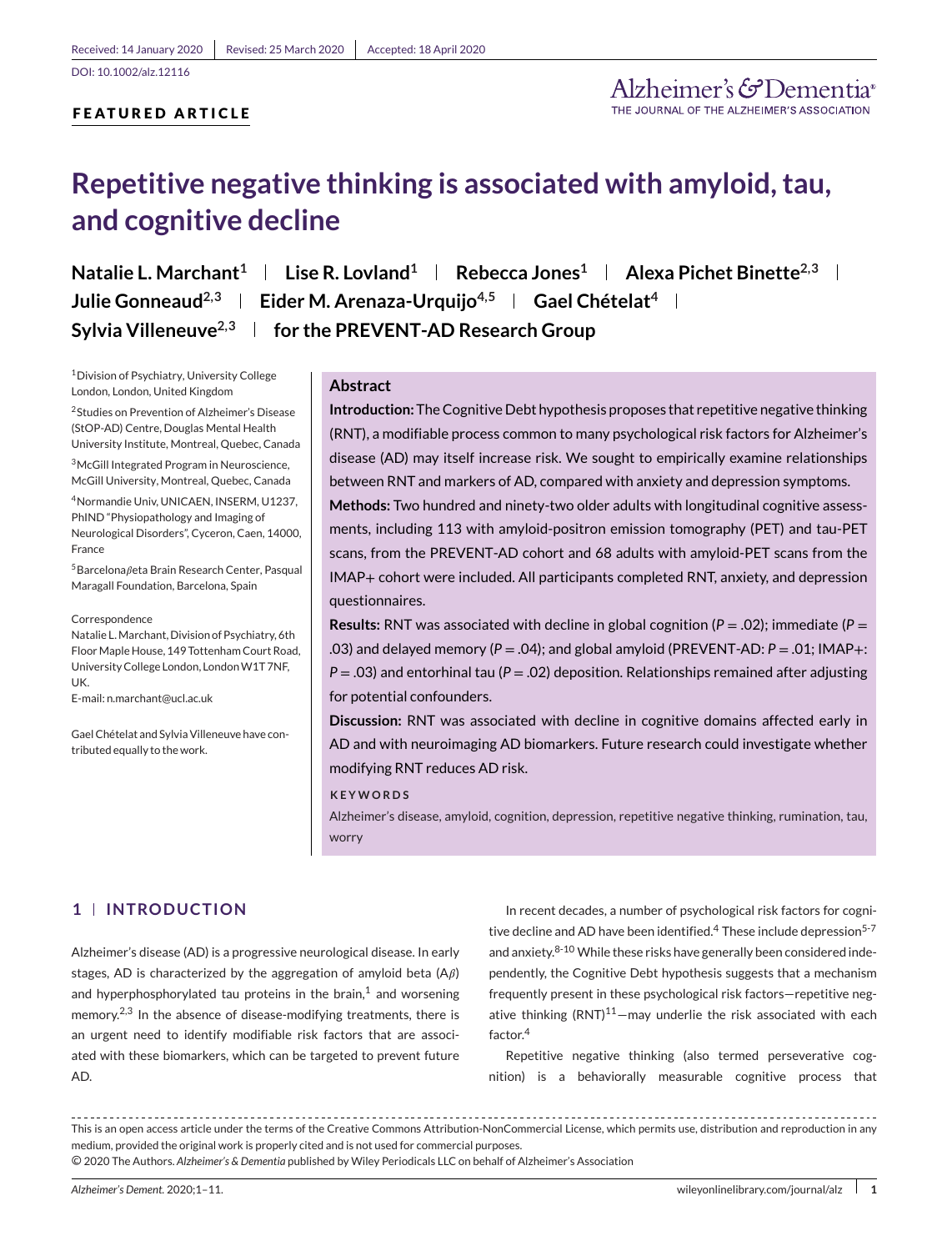# **2** Alzheimer's GDementia®

OF THE ALZHEIMER'S ASSO

encompasses future- (worry) and past- (rumination) directed thoughts,<sup>12</sup> and describes the thought *process* rather than its time orientation or content. It is relatively stable $^{13}$  but like other traits, can also be modified through intervention.<sup>14,15</sup> While RNT is a comparatively new term, its components, rumination and worry, have been associated with memory and executive function in diverse populations.<sup>16-22</sup> The behavioral evidence, we suggest, implicates RNT as a potential common pathway that contributes to increasing AD risk. RNT's relationship with neurobiological AD markers, amyloid and tau, has not yet been empirically examined; however, memory-related worries have been associated with higher amyloid burden in individuals with subjective cognitive decline.<sup>23,24</sup> The current study sought to examine the relationship between (1) RNT and longitudinal cognitive change, and (2) RNT and AD pathologies using neuroimaging markers of  $A\beta$  and tau, compared to the relationships between symptoms of depression and anxiety and these markers.

# **2 METHODS AND MATERIALS**

## **2.1 Participants**

# **2.1.1 PREVENT-AD cohort**

Two hundred and ninety-two cognitively normal participants from the Pre-symptomatic Evaluation of Experimental or Novel Treatments for Alzheimer's Disease (PREVENT-AD) cohort (see supporting information) provided data for the longitudinal cognitive analyses, a subset of whom had undergone  $A\beta$  and tau positron emission tomography (PET) scans ( $N = 113$ . Table 1).

All participants were aged 55 or older, in good physical and cognitive health, had a parent or at least two siblings with past or current AD dementia, and were apolipoprotein E (APOE) genotyped. Detailed medical examinations were undertaken by research nurses before enrolment to ensure eligibility for study participation. Participants must have completed a measure of RNT to be included in analyses.

# **2.1.2 IMAP+ cohort**

Data from 68 adults that were either cognitively healthy or with subjective cognitive decline from the Multi-Modal Neuroimaging in Alzheimer's Disease (IMAP+) study were used in the  $A\beta$  neuroimaging replication study (Table 1). Cognitively healthy participants were recruited from the general population and those with subjective cognitive decline were recruited from local memory clinics (see Perrotin et al.<sup>25</sup> for details). All performed in the normal range in neuropsychological tests, had no clinical evidence of major neurological or psychiatric disorder, had a Mini-Mental State Examination (MMSE) ≥ 28, and were APOE genotyped. Participants must have completed a measure of RNT and undergone an A $\beta$ -PET scan to be included in the analyses.

#### **HIGHLIGHTS**

- Psychological risks for Alzheimer's disease (AD) often involve repetitive negative thinking (RNT).
- The Cognitive Debt hypothesis proposed that RNT itself may increase risk of AD.
- RNT is associated with amyloid and tau deposition in nondemented adults.
- RNT predicts decline in cognitive domains affected early in AD.
- Empirical evidence supports RNT as a marker of increased AD risk.

#### **RESEARCH IN CONTEXT**

- 1. Systematic review: We reviewed the literature using traditional sources (eg, PubMed and GoogleScholar). Although the associations between psychiatric symptoms such as depression and anxiety, and markers of AD risk are increasingly studied, investigation of a thinking style that may be central to these associations has been largely neglected.
- 2. Interpretation: Our results suggest that RNT is associated with cognitive and neuropathological markers of AD. Importantly, these are the first data to provide proof-ofprinciple support for the Cognitive Debt hypothesis that RNT is an important marker of dementia risk.
- 3. Future directions: These findings call for experimental interventions to determine (a) the causal relationship between RNT and AD biomarkers, and (b) whether reducing RNT impacts risk of developing AD.

# **2.2 Standard protocol approvals, registrations, and patient consents**

PREVENT-AD was approved by the Institutional Review Board of the McGill University Faculty of Medicine, and conducted in accordance with the World Medical Association, Declaration of Helsinki. Participants provided written consent before participation.

IMAP+ (Caen, France) was approved by the regional ethics committee (Comité de Protection des Personnes Nord-Ouest III) and is registered with ClinicalTrials.gov (number NCT01638949). All participants gave written informed consent before the examinations.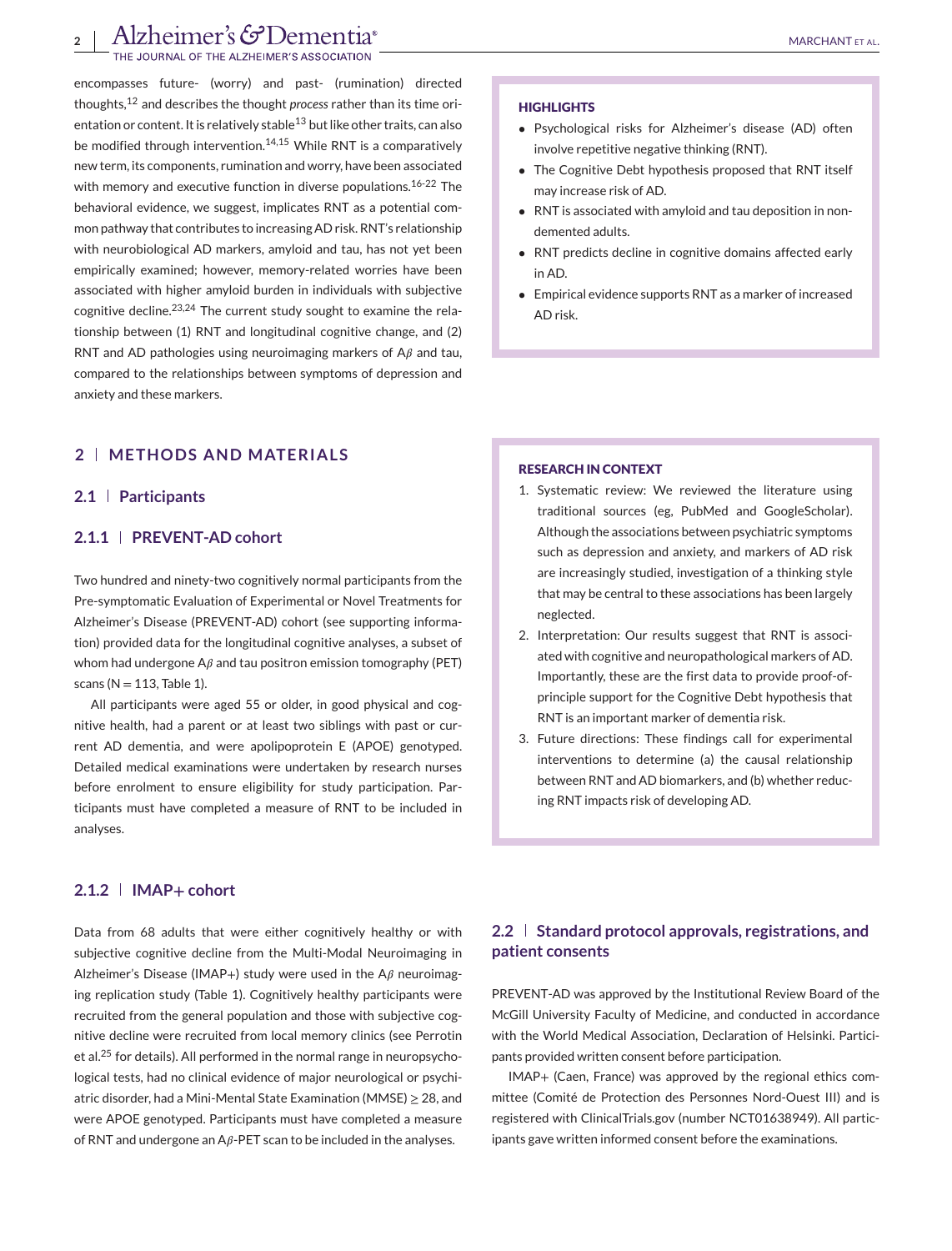# **TABLE 1** Demographic, clinical, and biological characteristics of the PREVENT-AD and IMAP+ cohorts

|                         |                                                       | <b>PREVENT-AD cohort</b>                                |                                       |                               |
|-------------------------|-------------------------------------------------------|---------------------------------------------------------|---------------------------------------|-------------------------------|
|                         | <b>Variable</b>                                       | Cognitive<br><b>Trajectory</b><br>Substudy<br>$N = 292$ | Neuroimaging<br>Substudy<br>$N = 113$ | $IMAP+$<br>cohort<br>$N = 68$ |
| Demographics            | Age, years                                            | 62.3(4.9)                                               | 67.5(5)                               | 67.6(9.4)                     |
|                         | Sex, female n (%)                                     | 212 (73%)                                               | 85 (75%)                              | 33 (49%)                      |
|                         | Education, years                                      | 15.39 (3.4)                                             | 15.07 (3.2)                           | 12.9(3.7)                     |
|                         | APOE, $\varepsilon$ 4+ n (%)                          | 114 (39%)                                               | 45 (40%)                              | 16 (24%)                      |
|                         | <b>MMSE</b>                                           | -                                                       | 28.84(1.2)                            | 28.96 (1.1)                   |
|                         | MoCA                                                  | 28.07(1.5)                                              | $\qquad \qquad$                       |                               |
| Psychiatric symptoms    | <b>GAI anxiety score</b>                              | 2.86(4.3)                                               | 2.0(3.6)                              |                               |
|                         | GDS depression score                                  | 1.63(2.2)                                               | 1.28(1.9)                             |                               |
|                         | <b>STAI-B anxiety score</b>                           |                                                         |                                       | 36.76(8.0)                    |
|                         | <b>MADRS</b> depression score                         |                                                         |                                       | 1.59(2.2)                     |
| Neuroimaging AD markers | Global A $\beta$ , [ <sup>18</sup> F]-NAV4694 SUVR    |                                                         | 1.32(0.3)                             | -                             |
|                         | Global A $\beta$ , [ <sup>18</sup> F]-AV45 SUVR       |                                                         |                                       | 0.94(0.2)                     |
|                         | $A\beta +1^{-\alpha}$                                 |                                                         | 18/95                                 | 12/56                         |
|                         | Entorhinal cortex tau, [ <sup>18</sup> F]-AV1451 SUVR |                                                         | 1.08(0.1)                             |                               |
|                         | Inferior temporal cortex tau, [18F]-AV1451 SUVR       |                                                         | 1.16(0.1)                             | —                             |
| <b>RNT</b>              | PTQ: closest to PET scan                              |                                                         | 16.42(9.6)                            | 19.4(10.9)                    |
|                         | PTQ: 1st administration                               | 17.0(10.5)                                              | 16.8(9.5)                             |                               |

Data are presented as mean (standard deviation) of participants unless otherwise indicated.

Abbreviations: A $\beta$ , amyloid beta; APOE, apolipoprotein E; GAI, Geriatric Anxiety Inventory; GDS, Geriatric Depression Scale; IMAP+, Multi-Modal Neuroimaging in Alzheimer's Disease; MADRS, Montgomery-Asberg Depression Rating Scale; MMSE, Mini-Mental State Examination; MoCA, Montreal Cognitive Assessment; PREVENT-AD, Pre-symptomatic Evaluation of Experimental or Novel Treatments for Alzheimer's Disease; PTQ, Perseverative Thinking Questionnaire; RNT, repetitive negative thinking; STAI-B, State-Trait Anxiety Inventory part B; SUVR, standard uptake volume ratio. <sup>a</sup>A $\beta$  positivity was determined using cohort specific cutoffs (see supporting information for detail).

# **2.3 Behavioral measures**

#### **2.3.1 Repetitive negative thinking**

The 15-item self-report Perseverative Thinking Questionnaire (PTQ)<sup>26</sup> was used in PREVENT-AD and IMAP+, either in the original English form or translated into French by native speakers. Participants respond to questions about how they typically think about negative experiences using Likert scales that range from 0 (never) to 4 (almost always). All items are positively scored, and higher scores reflect higher levels of RNT. Total scores range from 0 to 60. The PTQ was designed to measure content-independent levels of RNT and has been validated for use in both clinical and non-clinical populations.<sup>26</sup>

#### **2.3.2 Depression**

#### *PREVENT-AD*

Participants completed the 15-item Geriatric Depression Scale (GDS), which screens for depressive symptoms in older adults, and has a maximum total score of 15.<sup>27</sup>

## *IMAP***+**

Participants completed the Montgomery and Asberg Depression Rating Scale (MADRS), a 10-item semi-structured interview that measures depressive symptoms. It has a maximum total score of 60,<sup>28</sup> and correlates highly with the GDS.<sup>29</sup>

# **2.3.3 Anxiety**

#### *PREVENT-AD*

Participants completed the 20-item Geriatric Anxiety Inventory (GAI) self-report questionnaire, which screens for anxiety symptoms in older adults and has a maximum total score of 20.<sup>30</sup>

# *IMAP***+**

Participants completed the trait subscale of the State-Trait Anxiety Inventory (STAI-B), a 20-item self-report questionnaire that assesses habitual anxiety tendencies. Scores range from 20 to  $80<sup>31</sup>$  and correlate with the GAI.<sup>30</sup>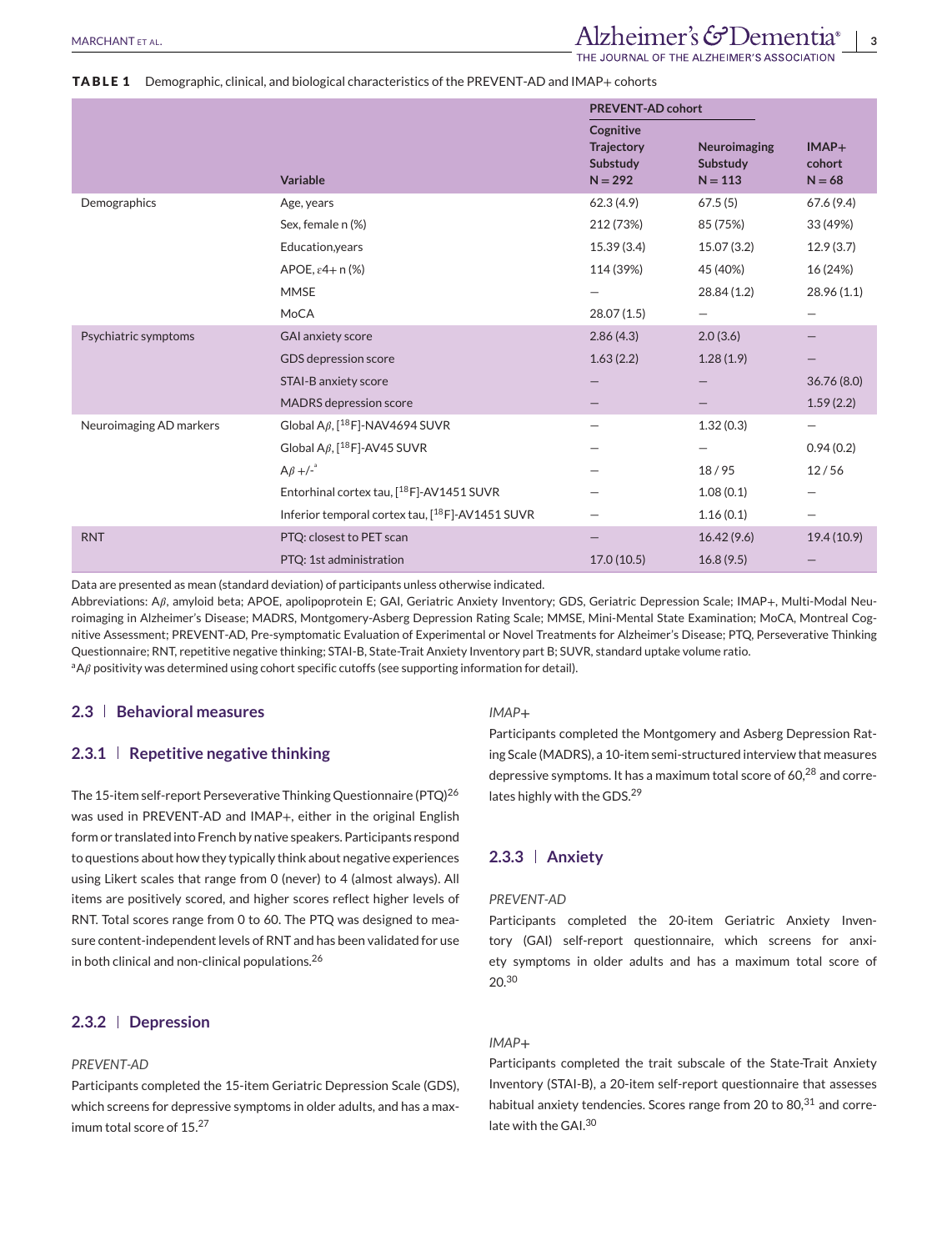**4** | Alzheimer's GDementia<sup>®</sup><br>THE JOURNAL OF THE ALZHEIMER'S ASSOCIATION

#### **2.3.4 Cognition**

The MMSE and the Montreal Cognitive Assessment (MoCA) are screening tools for assessing global cognitive function in older adults. The MMSE was completed by participants in PREVENT-AD and IMAP+ who underwent neuroimaging scans, and the MoCA was completed by the PREVENT-AD participants at enrolment who completed cognitive tests.

#### *PREVENT-AD*

The Repeatable Battery for Assessment of Neuropsychological Status (RBANS)<sup>32</sup> was used to measure cognitive performance. The RBANS consists of 12 cognitive tests which yield a global score and five domain-specific index scores: immediate memory, delayed memory, attention, spatial cognition, and language. All measures are standardized, with a mean score of 100 and standard deviation of 15 (see Randolph et al.  $32$  for details). Cognitive performance was measured at 12-month intervals for up to 48 months, using different test versions at each time point to minimize practice effects.

# **2.4 Image acquisition and processing**

# **PREVENT-AD**

Participants underwent PET imaging using [18F]-NAV4694 to assess A $\beta$  burden and [<sup>18</sup>F]-AV1451 to assess tau burden. T1-weighted magnetic resonance imaging (MRI) from an MPRAGE sequence were used to assist with PET processing (see supporting information for detailed procedures). Briefly, for both  $A\beta$  and tau scans, the mean standardized uptake value ratio (SUVR) for each participant was extracted across both hemispheres from the cortical Desikan-Killiany regions. A global neocortical  $A\beta$  index value was calculated by taking the mean SUVR in typical AD signature regions,  $33$  namely medial and lateral regions in the frontal, parietal, and temporal lobes. The inferior temporal and entorhinal cortical regions were selected as regions of interest (ROIs) for tau-PET analyses because of autopsy and imaging evidence for early pathological deposition in these regions, and sensitivity to differentiate impaired versus non-impaired individuals.34,35

#### **IMAP+**

The procedures for imaging data handling, transformation, and determination of amyloid positivity are similar to those used  $in^{36}$  and described in the supporting information. Briefly,  $[18F]$ -AV45florbetapir-PET images were corrected for partial volume effects and spatially normalized to generate SUVRs. The global neocortical  $A\beta$ index was obtained in each individual from the florbetapir-PET SUVR images using a neocortical mask.<sup>37</sup>

#### **2.5 Statistical analyses**

The associations between RNT and potential confounders (ie, demographic characteristics, MMSE/MoCA, symptoms of depression and anxiety) were investigated using separate linear regression models with RNT as the outcome. APOE status was dichotomized into  $\varepsilon$ 4positive and  $\varepsilon$ 4-negative.

In PREVENT-AD, the assessment of RNT was added to an ongoing study. All participants filled in the questionnaire in Autumn 2016 (see supporting information for detailed information about timing of RNT data collection relative to neuroimaging and cognitive assessments). A second measure of RNT was completed 1 year later by 200 (68%) participants. The relative stability of RNT over time was examined to address whether the collection time of the first RNT assessment in relation to the cognitive assessments would influence temporality assumptions of the study. This was done by computing the intraclass correlation coefficient (ICC) for RNT across the interval between the two RNT measurements. We further examined whether change in RNT was associated with amyloid and tau levels using the models described below.

The relationship between RNT and change in cognition over time was examined using linear mixed effects models, which are robust to unbalanced and incomplete data in longitudinal designs.<sup>38</sup> These models allowed for the inclusion of all eligible data points for a given analysis. Missing data in PREVENT-AD reflect in large part the ongoing study recruitment (ie, follow-up visits have yet to be conducted, rather than participant dropout). Logistic regression analyses showed no associations with any variable and missing data across time points, and that only sex was associated with missing data at individual time points. Sex was included as a covariate in the models along with other potentially confounding variables.

Separate models were fitted for each of the six raw composite scores from the RBANS (global cognition, immediate memory, delayed memory, attention, visuospatial cognition, and language), with fixed effects of RNT, time (0, 12, 24, 36, and 48 months) and the interaction between RNT and time as the main explanatory variables. Similar models were fitted with either depression or anxiety and their respective interactions with time as the main explanatory variable, and cognitive scores as the outcome. All models included fixed effects of sex, age at enrolment, educational level, APOE status, and their interactions with time as covariates, permitting both absolute values of the cognitive outcomes and their trajectories over time to vary according to different values of these measures. A random effect of individual was specified to account for repeated measures on participants over time. An unstructured residual covariance matrix allowed the residual variation at each time point and the covariances between pairs of time points to remain unconstrained. Models were estimated using restricted maximum likelihood. Linearity checks were performed and, where there was evidence of departure from linearity, quadratic terms were included in the model.

Unadjusted linear regressions were used to examine the relationships among RNT, A $\beta$ , and tau. Log-10 transformed global A $\beta$  index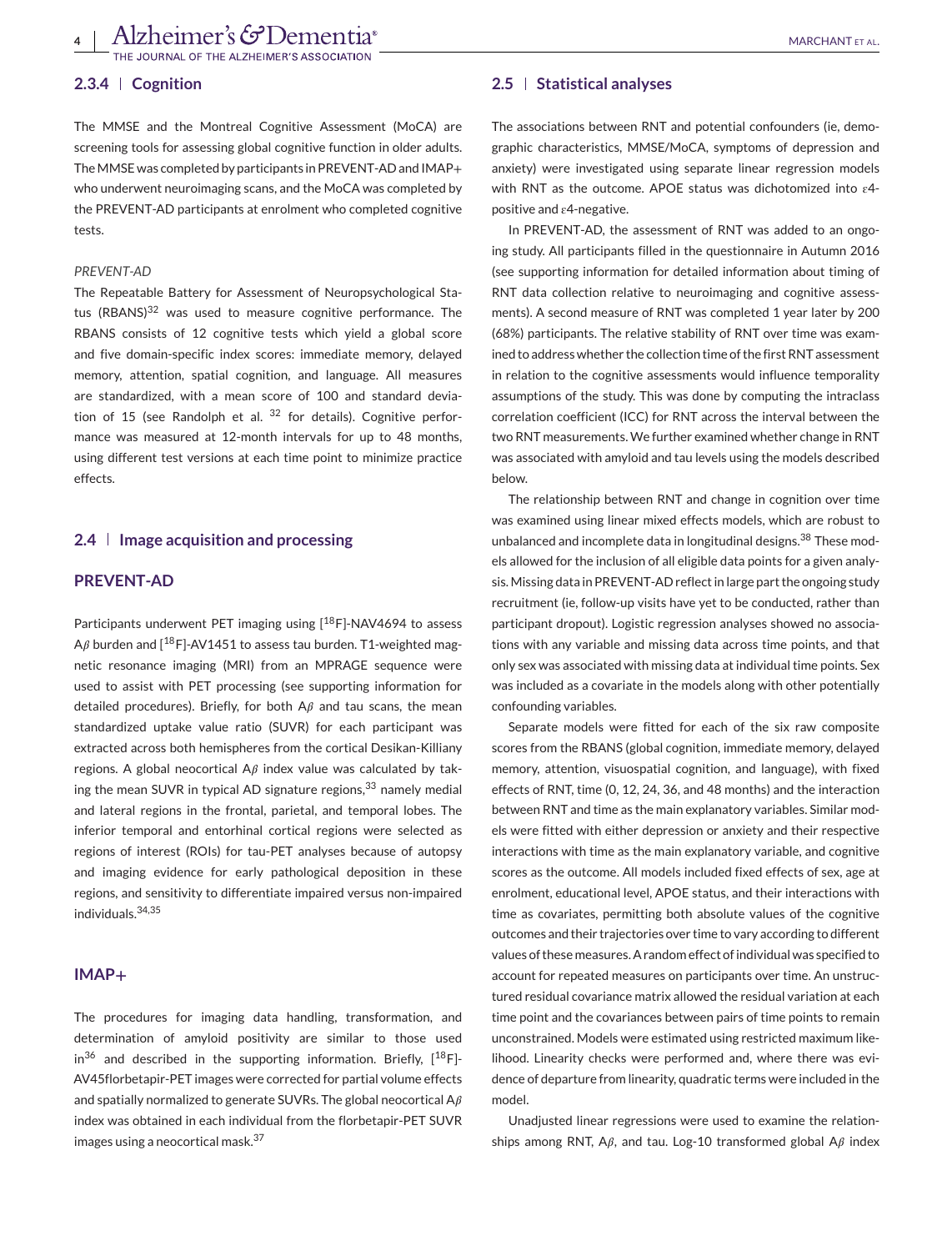or tau (entorhinal or inferior temporal) values were specified as the outcome variable in each model with RNT as the exposure. Similar models were fitted with depression or anxiety as the exposure. Where evidence of an association was observed, an adjusted model was constructed by adding known predictors of  $A\beta$  as covariates: age, APOE status, cognitive function (measured using MMSE).<sup>39</sup>

# **3 RESULTS**

Baseline RNT was not associated with age, MMSE, MoCA, education, or APOE status in either cohort (all *P* > .05); however, it was associated with sex in the PREVENT-AD cohort with women showing higher levels (unstandardized  $\beta$  = 3.44, 95% confidence interval [CI] 0.76 to 6.17, *P* = .012, female: mean = 17.97, standard deviation [SD] = 10.63, male: mean  $= 14.54$ , SD  $= 9.6$ ). RNT was positively associated with depressive symptoms (PREVENT-AD: unstandardized  $\beta = 2.06$ , 95% CI 1.56 to 2.56,  $P < .001$ ; IMAP+: unstandardized  $\beta = 1.46$ , 95% CI 0.31 to 2.61,  $P = .01$ ) and anxiety symptoms (PREVENT-AD: unstandardized  $\beta$  $= 1.32, 95\%$  CI 1.09 to 1.56,  $P < .001$ ; IMAP+: unstandardized  $\beta = 0.79$ , 95% CI 0.52 to 1.06, *P* < .001). Stability measures of RNT measured at a 1-year interval returned an ICC of 0.75 (95% CI 0.69 to 0.8), considered to show "good" reliability,<sup>40</sup> indicating that scores were relatively stable.

#### **3.1 Cognitive decline: PREVENT-AD**

Of the total sample, cognitive data were available for 288 (98.6%) participants at baseline, 242 (82.9%) at 12 months, 150 (51.4%) at 24 months, 101 (34.6%) at 36 months, and 45 (15.4%) at 48 months. Eleven participants withdrew after baseline, one participant withdrew after the 12-month visit, and one participant was excluded after the 24 month visit (total withdrawal/exclusion 4.4%); the remainder were yet to complete follow-up visits. Because we found strong evidence of an acceleration in decline over time for immediate memory and a deceleration for language we opted to retain quadratic terms for time in models for all six cognitive scores. We found evidence of a faster decline in cognition over time with greater RNT (Table 2 and Figure 1). Global cognition declined 0.40 points per year more quickly for each 1 SD increase on the PTQ scale (standardized  $\beta$  = -0.40, 95% CI -0.74 to -0.05, P = .02). Similar differences in rate of change per additional SD increase on the PTQ scale were observed for both immediate memory (standardized  $\beta$  = -0.62, 95% CI -1.16 to -0.08, P = .03) and delayed memory (standardized  $\beta$  = -0.47, 95% CI -0.93 to -0.02,  $P = .04$ ). There was weak evidence for a negative association with language (standardized  $\beta$  = -0.40; 95% CI -0.84 to 0.05, P = .08), and no evidence of any difference in rate of change for attention or visuospatial cognition, and likewise little evidence of an association between overall levels of cognition and RNT (all  $P \geq .05$ ).

We found evidence of a faster decline of global cognition with greater depression symptoms (standardized  $\beta$  = -0.46, 95% CI -0.82 to –0.09, *P* = .01) and weak evidence for decline in immediate memory (standardized  $\beta = -0.55$ , 95% CI -1.12 to -0.03, P = .06) and delayed memory (standardized  $\beta$  = -0.41, 95% CI -0.89 to 0.07, P = .09). We also found evidence of a faster decline of global cognition with greater anxiety symptoms (standardized  $\beta$  = -0.34, 95% CI -0.68 to -0.00, P  $= .05$ ) and delayed memory (standardized  $\beta = -0.57$ , 95% CI -1.00 to  $-0.14, P = .009$ ).

#### **3.2 Amyloid: PREVENT-AD and IMAP+**

We found evidence of a positive relationship between RNT and  $A\beta$ in the PREVENT-AD cohort, with higher RNT associated with greater  $A\beta$  deposition. This finding was replicated in the IMAP+ cohort. By contrast, no evidence of a relationship between depression or anxiety symptoms and  $A\beta$  were found in either cohort (Table 3).

### **PREVENT-AD**

In the unadjusted model RNT was associated with global  $A\beta$  (standardized  $\beta$  = 0.23, 95% CI 0.05 to 0.41, P = .014), and this relationship was still evident after adjustment for age, APOE status ,and cognitive function (standardized  $\beta$  = 0.19, 95% CI 0.01 to 0.38, *P* = .04, Figure S1a in supporting information). In the subset of participants who completed the PTQ twice, an increase in RNT was weakly associated with lower global  $A\beta$  in the unadjusted model (N = 89; standardized  $\beta$  = -0.20, 95% CI -0.40 to 0.01, P = .06), and significantly associated with lower global A $\beta$  in the adjusted model (N = 88; standardized  $\beta = -0.28$ , 95% CI -0.48 to -0.09, P = .004).

#### **IMAP+**

In the unadjusted model RNT was associated with global  $A\beta$  (standardized  $\beta$  = 0.26, 95% CI 0.02 to 0.49,  $P = .03$ ), and this relationship likewise remained in the model adjusted for age, APOE status, and cognitive function (standardized  $\beta$  = 0.24, 95% CI 0.02 to 0.47, P = .03, Figure S1b). Further adjustment for cognitive status (healthy vs subjective cognitive decline [SCD]) did not affect the results (standardized  $\beta$  = 0.25, 95% CI 0.02 to 0.47, P = .03), Adjusting for the time lag between RNT and neuroimaging assessments in participants with these data available slightly reduced the association (standardized  $\beta =$ 0.22, 95% CI –0.03 to 0.47, *P* = .08).

# **3.3 Tau: PREVENT-AD**

We found evidence of a positive association between RNT and tau deposition in the entorhinal but not inferior temporal cortex, with higher RNT associated with greater tau deposition. We found no evidence of a relationship between either depressive or anxiety symptoms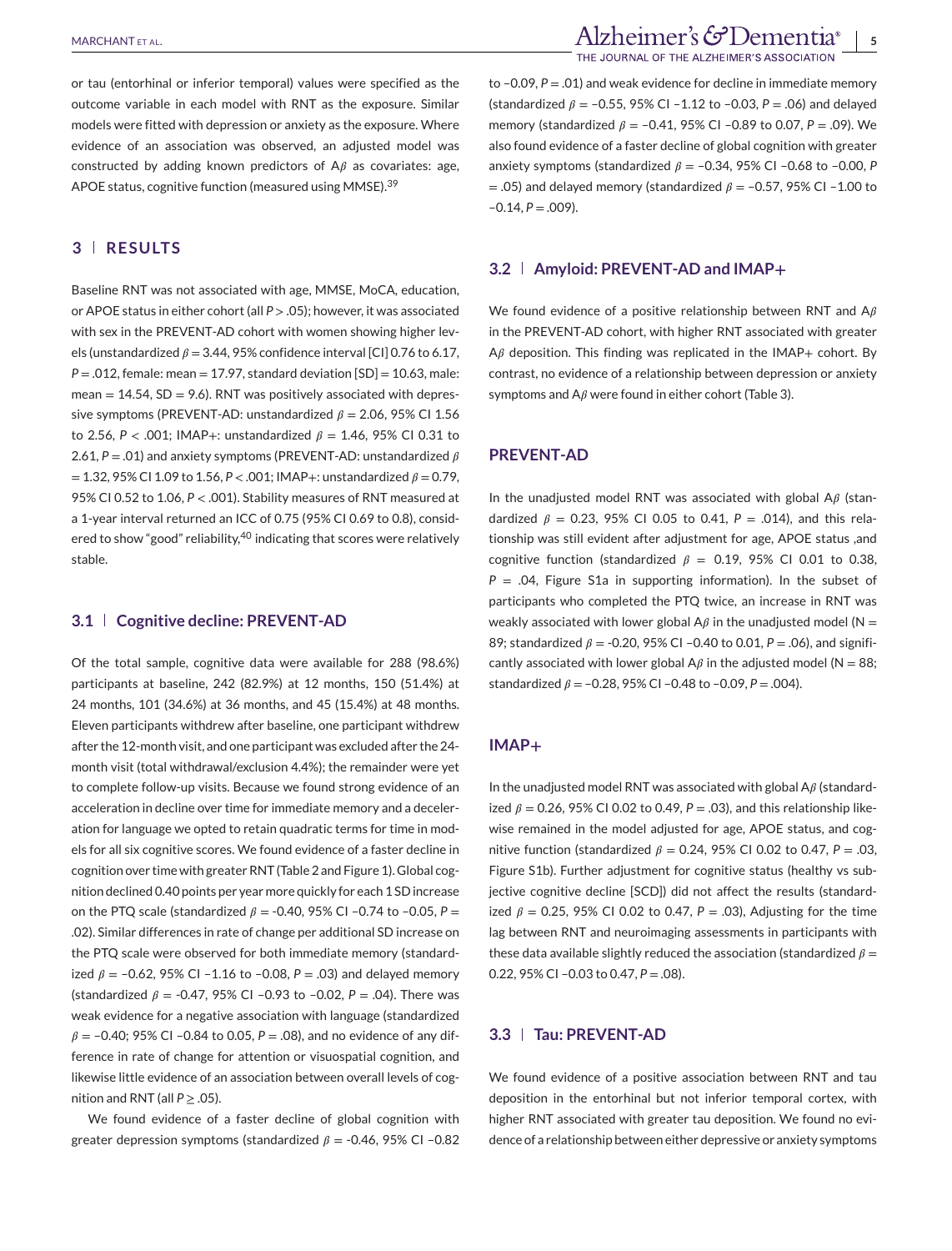**TABLE 2** Cross-sectional and longitudinal relationships between (a) RNT and cognition, (b) depressive symptoms and cognition, (c) anxiety symptoms and cognition

TABLE 2 Cross-sectional and longitudinal relationships between (a) RNT and cognition, (b) depressive symptoms and cognition, (c) anxiety symptoms and cognition

|                                  | Global Cognition                                                     |     | Immediate Memory                                                                                   |                       | Delayed Memory                                                                                                             |                | <b>Attention</b>                                               | Spatial cognition              |                 | <b>Language</b>        |                |
|----------------------------------|----------------------------------------------------------------------|-----|----------------------------------------------------------------------------------------------------|-----------------------|----------------------------------------------------------------------------------------------------------------------------|----------------|----------------------------------------------------------------|--------------------------------|-----------------|------------------------|----------------|
| Variable                         | Est. (95% CI)                                                        | Q,  | Est. (95% CI)                                                                                      | P                     | Est. (95% CI)                                                                                                              | Q,             | Q,<br>Est. (95% CI)                                            | Est. (95% CI)                  | Q,              | Est. (95% CI)          | $\overline{a}$ |
| $\widehat{a}$                    | RNT                                                                  |     |                                                                                                    |                       |                                                                                                                            |                |                                                                |                                |                 |                        |                |
| RNT                              | $-0.05(-1.03$ to $0.94$ )                                            |     | .39)<br>$.93$ 0.24 (-0.92 to 1                                                                     | 69.                   | $0.52(-0.33$ to $1.37)$                                                                                                    | .<br>23        | $-1.58(-3.22 \text{ to } 0.05)$ .06                            | $0.23(-1.16 to 1.61)$          | .75             | $0.36(-0.63 to 1.35)$  | 48             |
| Time                             | $1.49(-2.94$ to $5.92)$                                              | .51 | $2.25(-4.76 to 9.26)$                                                                              | 53.                   | 6.21 (0.41 to 12.01)                                                                                                       | $\overline{6}$ | .69<br>$1.40 (-5.50 to 8.31)$                                  | $-4.92$ ( $-12.47$ to 2.63)    | .20             | $2.34(-3.36$ to 8.04)  | 42             |
| Time <sup>2</sup>                | $-0.10$ $(-0.42$ to 0.22)                                            |     | .54 $-0.82 (-1.25 to -0.39) < 0.001$                                                               |                       | $-0.60(-0.96 to -0.24)$                                                                                                    | .001           | .22<br>$-0.27$ ( $-0.69$ to 0.16)                              | $0.32(-0.19$ to $0.83)$        | 22              | 0.99(0.63 to 1.35)     | < .001         |
| RNT x Time                       |                                                                      |     | $-0.40 (-0.74 to -0.05)$ .02 $-0.62 (-1.16 to -0.08)$                                              | $\overline{\text{C}}$ | $-0.47(-0.93 to -0.02)$                                                                                                    | $\overline{6}$ | $\overline{77}$<br>$-0.08 (-0.62 to 0.45)$                     | $-0.03(-0.60 to 0.55)$         | .93             | $-0.40(-0.84$ to 0.05) | 08             |
| ê                                | Depressive symptoms                                                  |     |                                                                                                    |                       |                                                                                                                            |                |                                                                |                                |                 |                        |                |
| symptoms<br>Depression           | $0.09 (-0.89 to 1.07)$                                               |     | (60)<br>$.85 -0.05 (-1.20 to 1$                                                                    | .93                   | $0.36 (-0.50 to 1.21)$                                                                                                     | $-41$          | $-0.45$ $(-2.08$ to 1.18) .59                                  | $0.17 (-1.21 to 1.55)$         | $\overline{81}$ | $0.34 (-0.65 to 1.33)$ | 50             |
| Time                             |                                                                      |     | $1.52$ (-2.86 to 5.90) $.50$ $2.83$ (-4.24 to 9.90)                                                | $-43$                 | 6.58 (0.70 to 12.45)                                                                                                       | $\overline{0}$ | $1.40 (-5.58 \text{ to } 8.39)$ .69 -4.75 (-12.31 to 2.82) .22 |                                |                 | $2.35(-3.54 to 8.23)$  | 43             |
| Time <sup>2</sup>                | $-0.13(-0.46 to 0.19)$                                               |     | $.42 -0.87(-1.31$ to $-0.44$ )                                                                     | < .001                | $-0.63(-0.99 to -0.27)$                                                                                                    | .001           | .19<br>$-0.28$ $(-0.71$ to 0.14)                               | $0.31 (-0.20 to 0.83)$         | .23             | 0.99(0.63 to 1.36)     | < .001         |
| symptoms x<br>Depression<br>Time | $-0.46$ ( $-0.82$ to $-0.09$ ) $0.1 - 0.55$ ( $-1.12$ to 0.03)       |     |                                                                                                    | $90$ .                | $-0.41(-0.89$ to 0.07)                                                                                                     | $\overline{0}$ | .57<br>$-0.16(-0.73$ to 0.41)                                  | $-0.11(-0.72$ to 0.50)         | .73             | $-0.18(-0.66 to 0.30)$ | 47             |
| $\overline{c}$                   | Anxiety symptoms                                                     |     |                                                                                                    |                       |                                                                                                                            |                |                                                                |                                |                 |                        |                |
| Anxiety symptoms                 | $0.33(-0.64$ to $1.30)$                                              |     | $-50 -0.17 (-1.30 to 0.96)$                                                                        | 77                    | $0.76(-0.07 to 1.59)$                                                                                                      | $-20$          | $-0.46$ $(-2.09$ to 1.16) .58                                  | $0.45 (-0.91 to 1.82)$         | $\overline{51}$ | $0.50 (-0.47 to 1.47)$ | $\ddot{3}$     |
| Time                             | $1.17 (-3.37 to 5.71)$                                               |     | (53)<br>$.61$ 2.48 $(-4.57)$                                                                       | 49                    | 6.08 (0.33 to 11.84)                                                                                                       | $\overline{6}$ | .66<br>$1.54 (-5.41 to 8.49)$                                  | $-4.90$ ( $-12.43$ to $2.64$ ) | .20             | $2.15(-3.70 to 8.01)$  | 47             |
| Time <sup>2</sup>                | $-0.12(-0.43$ to 0.20)                                               |     | $.47 -0.84 (-1.27 to -0.41)$                                                                       | 001                   | $-0.60$ ( $-0.96$ to $-0.25$ )                                                                                             | .001           | 21<br>$-0.27$ ( $-0.70$ to 0.15)                               | $0.32(-0.19$ to $0.83)$        | .22             | 1.0(0.64 to 1.36)      | < .001         |
| $\times$ Time                    | Anxiety symptoms -0.34 (-0.68 to -0.00) .05 -0.41 (-0.93 to 0.11)    |     |                                                                                                    | .12                   | $-0.57(-1.00 to -0.14)$                                                                                                    | .009           | $0.29 (-0.23 to 0.80)$ .27                                     | $-0.20$ ( $-0.75$ to 0.35)     | $\dot{4}$       | $-0.24(-0.67$ to 0.20) | 29             |
|                                  | All estimates are adjusted for age, sex, education, and APOE status. |     | Abbreviations: APOE, apolipoprotein E; CI, confidence interval; RNT, repetitive negative thinking. |                       | Note: All estimates, apart from time, are standardized. Time indicates year. Participants, N = 292. Observations, N = 826. |                |                                                                |                                |                 |                        |                |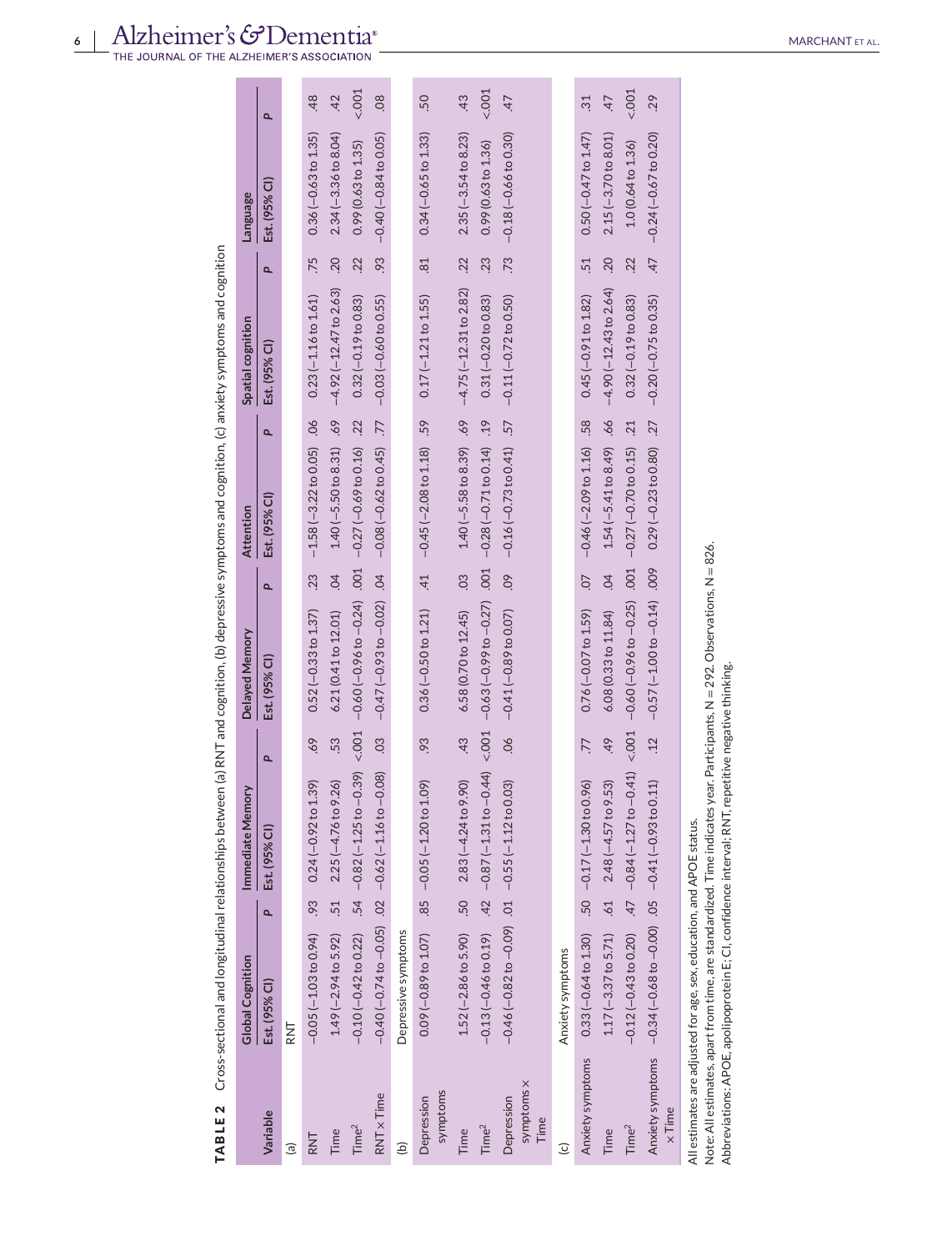

**FIGURE 1** Predicted cognitive scores over time for participants with repetitive negative thinking (RNT) scores of 7, 17, and 27 on the Perseverative Thinking Questionnaire (PTQ; approximating –1 standard deviation [SD], mean, and +1 SD RNT scores in our sample). Estimates are for a female participant aged 62.5 years at entry to the study, with some undergraduate education and no APOE  $\epsilon$ 4 allele from the PREVENT-AD cohort. Note: Education was converted into categories to avoid curvature adjustments for this variable: (1) Elementary to high school, (2) some undergraduate, (3) some postgraduate, and (4) postgraduate, where "some" indicates that the course was started, but not completed

MARCHANT ET AL. **7** MARCHANT ET AL.

and either measure of tau (Table 3). In the unadjusted model RNT was associated with entorhinal tau (standardized  $\beta = 0.23$ , 95% CI 0.05 to 0.41,  $P = 0.02$ ), and evidence of this relationship remained in the model adjusted for age, APOE status, and cognitive function (standardized  $\beta$ = 0.19, 95% CI 0.01 to 0.37, *P* = .04, Figure S1c). In the subset of participants who completed the PTQ twice, an increase in RNT was not associated with entorhinal or inferior temporal cortical tau in unadjusted or adjusted models (all  $P > .05$ ).

# **4 DISCUSSION**

The current study sought to empirically test the Cognitive Debt hypothesis by investigating, in cognitively intact older adults, the relationship between RNT and markers of AD: cognitive decline, and neuroimaging measures of A $\beta$  and tau. We found that higher levels of RNT were associated with more rapid decline in global cognition, immediate and delayed memory over a 48-month period. Further, RNT was associated with higher levels of tau in the entorhinal cortex (a region of early aggregation), and with global brain amyloid in two independent cohorts. While we found evidence of associations between depression and anxiety symptoms and cognitive change, RNT was the only predictor consistently associated with decline in multiple AD-related cognitive domains. We found no evidence for any relationship between anxiety and depression with neuroimaging AD biomarkers.

While cognitive impairment in preclinical AD can be spread across cognitive domains, $2$  two consistent and strong predictors of progression to AD are deficits in episodic memory and global cognition.<sup>2,41,42</sup> The findings from our study show a relationship between RNT and decline in these specific cognitive domains, supporting the proposal that RNT is associated with AD risk. These findings also build on previous work showing worse cognitive performance in adults with high rumination<sup>18</sup> and worry,<sup>21</sup> and extend them to focus on domains specific to AD, namely episodic memory.

In our study, RNT was also associated with global  $A\beta$  burden in two independent cohorts of cognitively intact adults that used different tracers and processing methods, and even after accounting for the known predictors of A $\beta$  deposition—age, APOE  $\epsilon$ 4 status, and cognitive function.<sup>39</sup> RNT was also associated with symptoms of depression and anxiety; however, neither of these symptoms were themselves associated with  $A\beta$  pathology.

The inferior temporal and entorhinal cortices have been highlighted as key regions of tau inception and predictors of cognitive impairment based on autopsy data $34,43$  and more recent neuroimaging research.35,44 With increasing evidence that entorhinal tau deposition occurs early,<sup>45</sup> and that inferior temporal cortical deposition occurs later in the pathological AD cascade, 34,35,44 one could argue that RNT's association with entorhinal tau supports its role as an early marker of AD. Alternatively or additionally, as only relatively young, cognitively intact participants were included in this study, they have relatively low levels of tau. Tau deposition may, therefore, not yet have extended from the entorhinal cortex to the inferior temporal region. However, this alternative proposal seems unlikely given that age was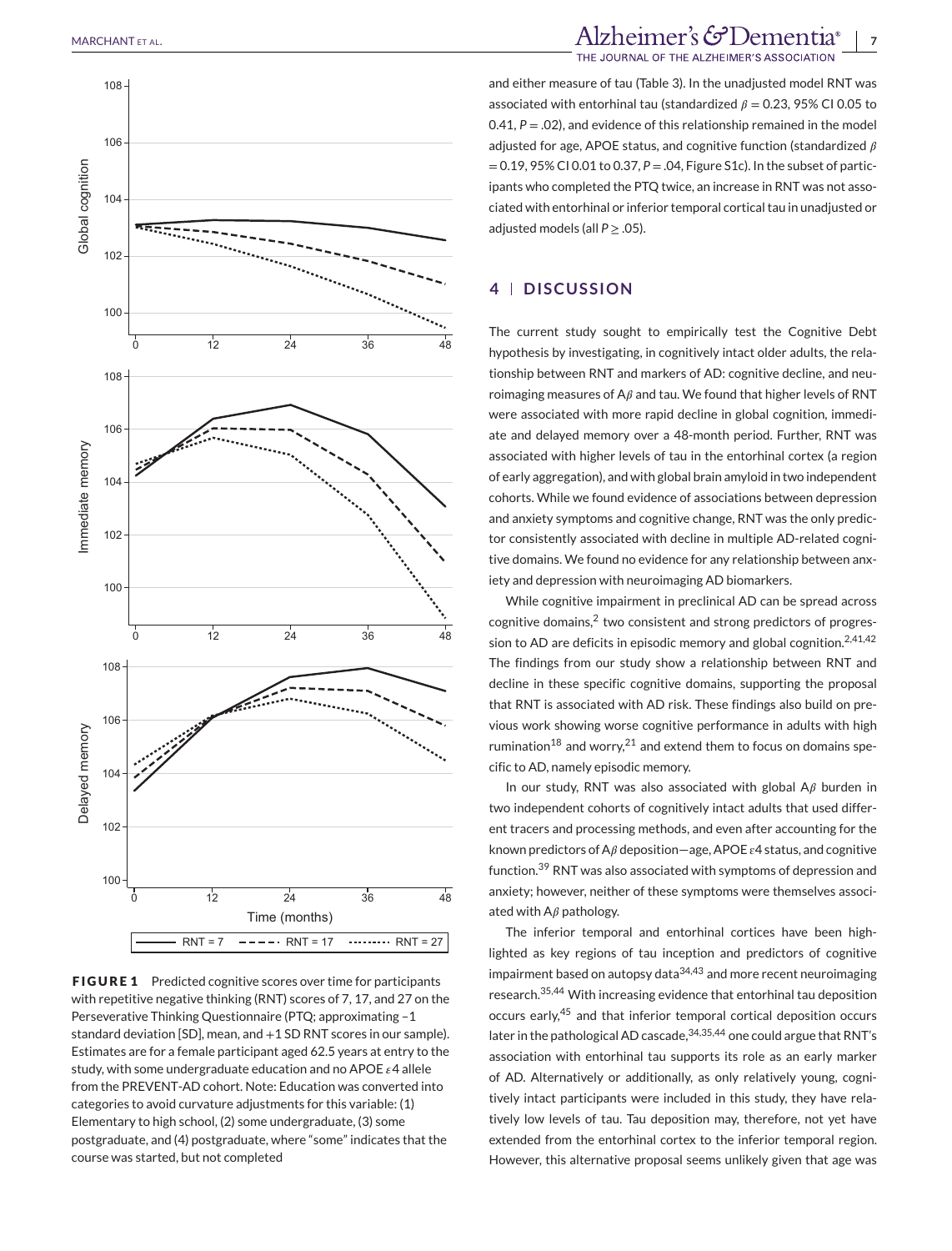TABLE 3 Variance in neuroimaging biomarkers of Alzheimer's disease (AD) explained by putative psychological AD risk factors **TABLE 3** Variance in neuroimaging biomarkers of Alzheimer's disease (AD) explained by putative psychological AD risk factors

| ි        |                                                                                   | Amyloid                              |                | lieg<br>L                                                                                                                                                                                                                    |                 |                                                      |                  | ÎЭ       |                        | Amyloid                                  |                |
|----------|-----------------------------------------------------------------------------------|--------------------------------------|----------------|------------------------------------------------------------------------------------------------------------------------------------------------------------------------------------------------------------------------------|-----------------|------------------------------------------------------|------------------|----------|------------------------|------------------------------------------|----------------|
|          |                                                                                   | Global AB [ <sup>18</sup> F]-NAV4694 |                | Entorhinal cortex<br>$[18F]-AV1451$                                                                                                                                                                                          |                 | Inferior temporal cortex<br>[ <sup>18</sup> F]-AV145 |                  |          |                        | Global A $\beta$ [ <sup>18</sup> F]-AV45 |                |
| Variable |                                                                                   | Standardized Beta<br>(95% CI)        |                | Standardized Beta<br>(95% CI)                                                                                                                                                                                                | ۵               | Standardized Beta<br>(95% CI)                        | Q                | Variable |                        | Standardized Beta<br>(95% CI)            | ۵              |
|          |                                                                                   | Unadjusted models                    |                |                                                                                                                                                                                                                              |                 |                                                      |                  |          |                        | Unadjusted models                        |                |
|          | RNT                                                                               | 0.23(0.05 to 0.41)                   | $\overline{C}$ | 0.23(0.05 to 0.41)                                                                                                                                                                                                           | $\overline{0}$  | $0.15(-0.03 to 0.34)$                                | $\frac{11}{1}$   |          | RNT                    | 0.26(0.02 to 0.49)                       | 03             |
| ო        | Depression<br>symptoms                                                            | $-0.10(-0.29 to 0.09)$ .3            |                | $0.1(-0.09 to 0.28)$                                                                                                                                                                                                         | $\ddot{3}$      | $0.04 (-0.15 to 0.23)$                               | 69.              | ო        | Depression<br>symptoms | $0.2(-0.04 to 0.44)$                     |                |
| 2        | Anxiety symptoms                                                                  | $0.09(-0.09 to 0.28)$                | $\frac{32}{2}$ | $-0.03(-0.22 \text{ to } 0.16)$                                                                                                                                                                                              | $\overline{17}$ | $-0.01(-0.19$ to 0.18)                               | 95               | 2        | Anxiety symptoms       | $0.12$ (-0.12 to 0.36)                   | 33             |
|          |                                                                                   | Adjusted model                       |                |                                                                                                                                                                                                                              |                 |                                                      |                  |          |                        | Adjusted model                           |                |
|          | RNT                                                                               | 0.19(0.01 to 0.38)                   | $\overline{5}$ | 0.19(0.01 to 0.37)                                                                                                                                                                                                           | $\ddot{q}$      | $0.12(-0.07 to 0.31)$ .22                            |                  |          | RNT                    | 0.24(0.02 to 0.47)                       | $\overline{0}$ |
|          | Age                                                                               | $0.17 (-0.02 to 0.36)$ .09           |                | 0.21(0.02 to 0.4)                                                                                                                                                                                                            | C <sub>3</sub>  | $0.19 (-0.00 to 0.39)$                               | 05               |          | Age                    | 0.33(0.10 to 0.57)                       | 007            |
|          | APOE                                                                              | 0.26(0.08 to 0.44)                   | .006           | 0.17(0.01 to 0.35)                                                                                                                                                                                                           | 60              | $0.14 (-0.05 to 0.33)$                               | $\overline{.14}$ |          | APOE                   | 0.32(0.09 to 0.55)                       | .007           |
|          | MMSE                                                                              | $0.05 (-0.14 to 0.24)$               | .58            | $-0.03(-0.22$ to 0.16)                                                                                                                                                                                                       | .75             | $0.02 (-0.18 to 0.22)$                               | 84               |          | MMSE                   | $0.08 (-0.15 to 0.32)$                   | 47             |
|          | A Designational added a distribution in A $\rho$ and a designation in the DDFMF A |                                      |                | the literation of the lead of the lead of ADI calculation income into a strict in the literation of the section of the strict of the strict of the strict of the strict of the strict of the strict of the strict of the str |                 |                                                      |                  |          |                        |                                          |                |

(a) Predictors of global cortical A/3 and regional tau in the PREVENT-AD cohort, and (b) predictors of globalA/3 in the IMAP+ cohort replication study. Standardized beta values are displayed to allow for direct comparison of each variable's contribution. Unadjusted models examine RNT, anxiety, and depressive symptoms as independent explanatory variables in separate models. Only RNT explained AD biomarker Abbreviations: Aß, amyloid beta; APOE, apolipoprotein E; CI, confidence interval; IMAP+, Multi-Modal Neuroimaging in Alzheimer's Disease; MMSE, Mini-Mental State Examination; PREVENT-AD, Pre-(a) Predictors of global cortical A $\beta$  and regional tau in the PREVENT-AD cohort, and (b) predictors of globalA $\beta$  in the IMAP+ cohort replication study. Standardized beta values are displayed to allow for direct comparison of each variable's contribution. Unadjusted models examine RNT, anxiety, and depressive symptoms as independent explanatory variables in separate models. Only RNT explained AD biomarker Abbreviations: A, amyloid beta; APOE, apolipoprotein E; CI, confidence interval; IMAP+, Multi-Modal Neuroimaging in Alzheimer's Disease; MMSE, Mini-Mental State Examination; PREVENT-AD, Pre-Note: PREVENT-AD participants, N = 113 for unadjusted amyloid and tau models, N = 111 for adjusted models. IMAP participants, N = 68 for unadjusted and adjusted models. Note: PREVENT-AD participants, N = 113 for unadjusted amyloid and tau models, N = 111 for adjusted models. IMAP participants, N = 68 for unadjusted and adjusted models. variance and was therefore retained in the adjusted model. The adjusted model included RNT, Age, APOE status, and MMSE, and all variables were adjusted for each other. variance and was therefore retained in the adjusted model. The adjusted model included RNT, Age, APOE status, and MMSE, and all variables were adjusted for each other. symptomatic Evaluation of Experimental or Novel Treatments for Alzheimer's Disease; RNT, repetitive negative thinking. symptomatic Evaluation of Experimental or Novel Treatments for Alzheimer's Disease; RNT, repetitive negative thinking.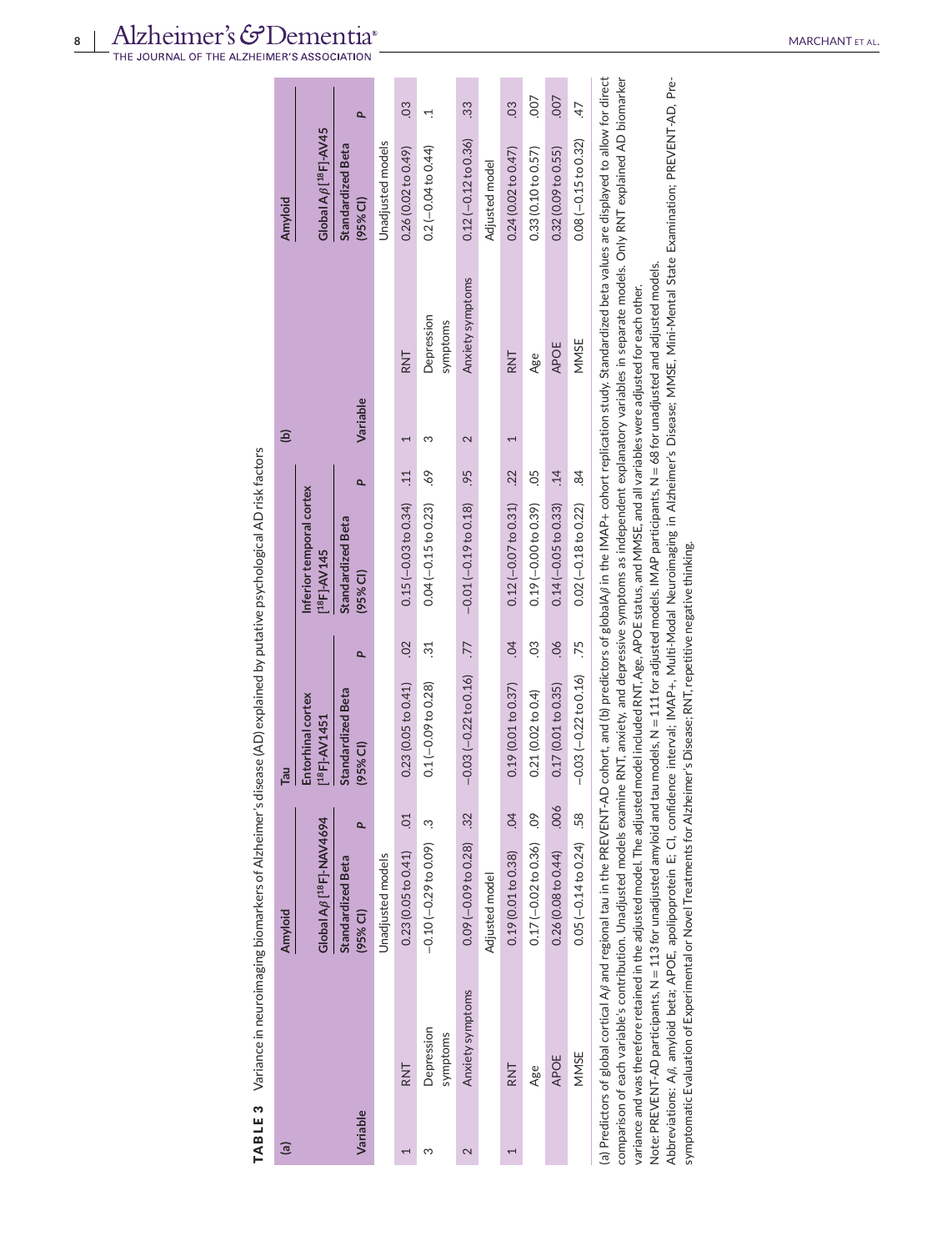# MARCHANTETAL. THE JOURNAL OF THE ALZHEIMER'S ASSOCIATION

associated with tau deposition in both inferior temporal and entorhinal cortices.

One explanation for RNT's association with  $A\beta$  and tau is via the stress pathway. Indeed, RNT is associated with indicators of stress (eg, elevated blood pressure, cortisol) and has been called a behavioral marker of chronic physiological stress.<sup>46</sup> Evidence from the human, animal, and cellular literature suggest that stress and glucocorticoids contribute to A $\beta$  and tau pathogenesis.<sup>47-49</sup> and risk for AD.<sup>50</sup> As RNT levels are relatively stable in absence of intervention, engaging in this cognitive process may chronically activate the stress response, thereby increasing vulnerability to AD.

This study has some limitations. The PREVENT-AD cohort was created to study individuals at elevated risk of dementia (ie, with at least one first-degree relative with AD); therefore, the findings from the current study may not be generalizable to a broader population of older adults. RNT was assessed at different time points and sometimes retrospective to cognitive testing. While RNT levels may have changed over the course of participation, and ideally multiple measures of RNT over time preceding the cognitive assessments are needed to assess stability, we did show that RNT was relatively stable over a 1-year interval. Due to the ongoing nature of the PREVENT-AD study, data were often unavailable for the follow-up cognitive testing. It is important to note that data were largely unavailable due to follow-up visits not yet being conducted, rather than participant dropout, therefore were less likely to be influenced by survivor bias. However, we cannot be sure that the missing data did not bias estimates of magnitude and direction of cognitive trajectories. We tried to mitigate this possibility by using multilevel models of longitudinal data and including factors associated with missingness as covariates. Further, and in line with a widely held view in epidemiology, we did not correct for multiple comparisons.<sup>51</sup> Rather our approach was to transparently report the number of analyses performed.

It should be noted that the means and variances in depression and anxiety scores were relatively lower than seen in the RNT measure in the cohorts that were examined in this study. In a more clinically diverse population, correlations with the depression and anxiety scores may also have been significant. Alternatively, as depression and anxiety were associated with cognitive decline but not amyloid or tau, it may be these symptoms are more indicative of age- or non-specific dementia-related decline whereas RNT may be a more precise marker for AD. Indeed a recent systematic review examining the relationship between depression and  $A\beta$  reported equivocal findings,<sup>52</sup> and a separate review examining depression and tau found no evidence of a relationship.<sup>53</sup> Far less research has focused on anxiety; however, there is a small body of evidence reporting relationships between anxiety and AD biomarkers.<sup>54,55</sup> The relatively high degree of variance in RNT levels in two independent populations indicates that the PTQ may be a useful tool to measure AD risk in non-clinical populations. Further replication of these findings along with development of established cut-offs, sensitivity, specificity, and predictive value data must be performed before recommending an RNT questionnaire as a screen for inclusion of high-risk participants in future clinical trials.

Despite the Cognitive Debt hypothesis' proposal that RNT increases risk for AD, the opposite may also be true. A $\beta$  and/or tau may aggregate first, disrupt neural circuitry, which then leads to a difficulty in disengaging from thoughts and elevated RNT (reverse causality). If this were the case, one might expect that higher levels of amyloid and tau would be associated with increases in RNT; however, the preliminary results presented here do not support this argument. Still, this was an observational study with relatively few participants meeting criteria for substantial amyloid deposition (ie,  $A\beta$  positive) and no means to assess causality. Investigations using data from longitudinal birth cohorts with multiple neuroimaging measures, or intervention studies, would help address these questions.

In this first empirical investigation of the Cognitive Debt hypothesis, we find evidence for a relationship between RNT, cognitive decline,  $A\beta$  and tau burden in cognitively intact older adults. While it is not known whether reducing RNT would reduce risk of AD, this is certainly an avenue worth exploring. Behavioral interventions known to reduce RNT, such as talking therapies<sup>14</sup> or mindfulness,<sup>15</sup> could be examined with cognitive and/or pathological AD markers as outcomes. Ongoing preventative clinical trials targeting the emotional dimension of dementia risk and aging will be able to directly examine these questions (eg, Marchant et al.<sup>56</sup>).

#### **ACKNOWLEDGMENTS**

The authors would like to thank Florence Mézenge, Brigitte Landeau, Renaud La Joie, Audrey Perrotin, Alexandre Bejanin, Robin de Flores, Clémence Tomadesso, Justine Mutlu, Nicolas Villain, Marine Fouquet, Katell Mevel, Francis Eustache, Béatrice Desgranges, Stéphanie Egret, Vincent de La Sayette, Jean-Claude Baron, Fausto Viader, Alice Pélerin, Malo Gaubert, Géraldine Poisnel, Géraldine Rauchs, Anne Quillard, Anne Chocat, Ahmed Abbas, Louisa Barré, Alain Manrique, Denis Guilloteau, Florence Pasquier, Serge Belliard, Christopher Rowe, Victor Villemagne, Antoine Lutz, Valentin Ourry, Thibaut Anquetil, Jacques Dayan, Nicolas Delcroix, Mona Leblond, Alice Pelerin, Maxime Quincé, Christian Schupp, the Cyceron staff members, and the volunteers who were included in the PREVENT-AD and IMAP+ studies.

Natalie L. Marchant was supported by a Senior Fellowship from the Alzheimer's Society (AS-SF-15b-002). Alexa Pichet Binette was supported by a joint scholarship from the Alzheimer's Society Canada and the Fonds de Recherche du Québec-Santé. Sylvia Villeneuve was supported by a Canada Research Chair and a Canada Fund for Innovation grant. The PREVENT-AD PET scans were funded by Canadian Institutes of Health Research foundation grant, an Alzheimer's Association grant, a joint Alzheimer Society of Canada and a Brain Canada Research grant, and a Lemaire foundation donation to S. Villeneuve. The PREVENT-AD cohort was funded by generous support from McGill University, the government of Canada, an unrestricted gift from Pfizer Canada, the Canada Fund for Innovation, the Douglas Hospital Research Centre, the Levesque Foundation, McGill University, and Genome Quebec Innovation Center. The IMAP+ study was supported by Foundation Plan Alzheimer (Alzheimer Plan 2008- 2012); Programme Hospitalier de Recherche Clinique (PHRCN 2011-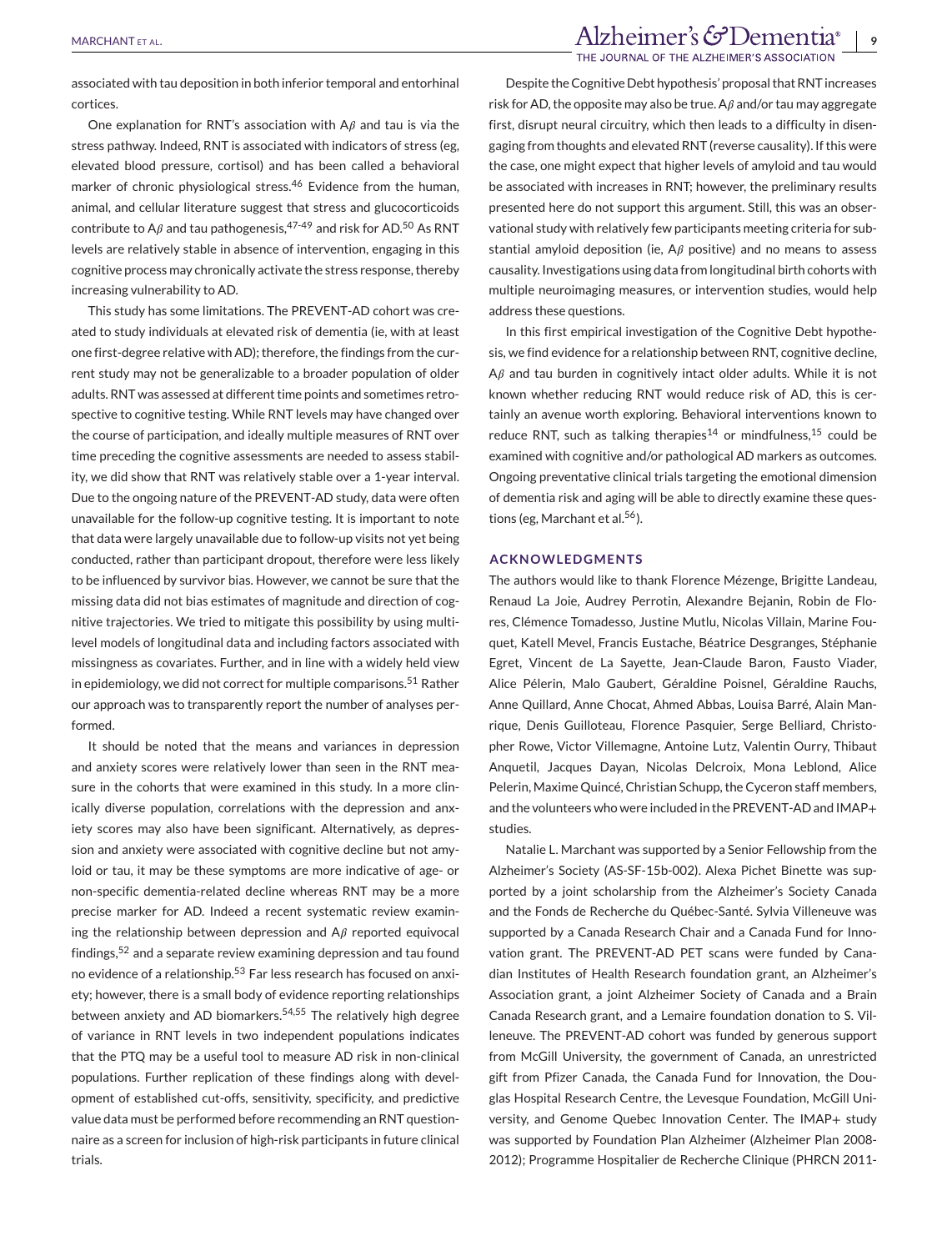A01493-38 and PHRCN 2012 12-006-0347); Agence Nationale de la Recherche (LONGVIE 2007); Région Basse-Normandie; Association France Alzheimer et maladies apparentées AAP 2013.

Data used in preparation of this article were obtained from the Pre-symptomatic Evaluation of Novel or Experimental Treatments for Alzheimer's Disease (PREVENT-AD) program [\(https://douglas.](https://douglas.research.mcgill.ca/stop-ad-centre) [research.mcgill.ca/stop-ad-centre\)](https://douglas.research.mcgill.ca/stop-ad-centre). A complete listing of PREVENT-AD Research Group can be found in the PREVENT-AD database: [https://](https://preventad.loris.ca/acknowledgements/acknowledgements.php?date=[2018-12-17]) [preventad.loris.ca/acknowledgements/acknowledgements.php?date](https://preventad.loris.ca/acknowledgements/acknowledgements.php?date=[2018-12-17])= [\[2018-12-17\].](https://preventad.loris.ca/acknowledgements/acknowledgements.php?date=[2018-12-17])

Funding sources had no role in the design and conduct of the study; collection, management, analysis, and interpretation of the data; preparation, review, or approval of the manuscript; and the decision to submit the manuscript for publication.

#### **CONFLICTS OF INTEREST**

All authors report no conflicts of interest.

#### **REFERENCES**

- 1. Jack CR, Jr., Bennett DA, Blennow K, et al. NIA-AA research framework: toward a biological definition of Alzheimer's disease. *Alzheimers Dement*. 2018;14:535-562.
- 2. Bäckman L, Jones S, Berger A-K, Laukka EJ, Small BJ. Cognitive impairment in preclinical Alzheimer's disease: a meta-analysis. *Neuropsychology*. 2005;19:520-531.
- 3. Wilson RS, Leurgans SE, Boyle PA, Bennett DA. Cognitive decline in prodromal Alzheimer disease and mild cognitive impairment. *Arch Neurol*. 2011;68:351-356.
- 4. Marchant NL, Howard RJ. Cognitive debt and Alzheimer's disease. *J Alzheimers Dis*. 2015;44:755-770.
- 5. Diniz BS, Butters MA, Albert SM, Dew MA, Reynolds CF, 3rd. Late-life depression and risk of vascular dementia and Alzheimer's disease: systematic review and meta-analysis of community-based cohort studies. *Br J Psychiatry*. 2013;202:329-335.
- 6. Ownby RL, Crocco E, Acevedo A, John V, Loewenstein D. Depression and risk for Alzheimer disease: systematic review, meta-analysis, and metaregression analysis. *Arch Gen Psychiatry*. 2006;63:530-538.
- 7. Gerritsen L, Comijs HC, van der Graaf Y, Knoops AJG, Penninx BWJH, Geerlings MI. Depression, hypothalamic pituitary adrenal axis, and hippocampal and entorhinal cortex volumes—The SMART Medea Study. *Biol Psychiatry*. 2011;70:373-380.
- 8. Gimson A, Schlosser M, Huntley JD, Marchant NL. Support for midlife anxiety diagnosis as an independent risk factor for dementia: a systematic review. *BMJ Open*. 2018;8:e019399.
- 9. Gulpers B, Ramakers I, Hamel R, Kohler S, Oude Voshaar R, Verhey F. Anxiety as a predictor for cognitive decline and dementia: a systematic review and meta-analysis. *Am J Geriatr Psychiatry*. 2016;24:823-842.
- 10. Pietrzak RH, Lim YY, Neumeister A, et al. Amyloid- $\beta$ , anxiety, and cognitive decline in preclinical Alzheimer disease: a multicenter, prospective cohort study. *JAMA Psychiatry.* 2015;72:284-291.
- 11. Trick L, Watkins E, Windeatt S, Dickens C. The association of perseverative negative thinking with depression, anxiety and emotional distress in people with long term conditions: a systematic review. *J Psychosom Res*. 2016;91:89-101.
- 12. Harvey AG, Watkins E, Mansell W, Shafran R. *Cognitive Behavioural Processes Across Psychological Disorders*. Oxford: Oxford University Press; 2004.
- 13. Just N, Alloy LB. The response styles theory of depression: tests and an extension of the theory. *J Abnorm Psychol*. 1997;106:221-229.
- 14. Watkins ER, Mullan E,Wingrove J, et al. Rumination-focused cognitivebehavioural therapy for residual depression: phase II randomised controlled trial. *Br J Psychiatry*. 2011;199:317-322.
- 15. Gu J, Strauss C, Bond R, Cavanagh K. How do mindfulness-based cognitive therapy and mindfulness-based stress reduction improve mental health and wellbeing? A systematic review and meta-analysis of mediation studies. *Clin Psychol Rev*. 2015;37:1-12.
- 16. Watkins E, Teasdale JD. Adaptive and maladaptive self-focus in depression. *J Affect Disord*. 2004;82:1-8.
- 17. Watkins E, Teasdale JD. Rumination and overgeneral memory in depression: effects of self-focus and analytic thinking. *J Abnorm Psychol*. 2001;110:353-357.
- 18. Whitmer AJ, Gotlib IH. An attentional scope model of rumination. *Psychol Bull*. 2013;139:1036-1061.
- 19. Exner C, Martin V, Rief W. Self-focused ruminations and memory deficits in obsessive–compulsive disorder. *Cognit Ther Res*. 2007;33:163.
- 20. Davis RN, Nolen-Hoeksema S. Cognitive inflexibility among ruminators and nonruminators. *Cognit Ther Res*. 2000;24:699-711.
- 21. de Vito A, Calamia M, Greening S, Roye S. The association of anxiety, depression, and worry symptoms on cognitive performance in older adults. *Neuropsychol Dev Cogn B Aging Neuropsychol Cogn*. 2017:1-13.
- 22. Pietrzak RH, Maruff P, Woodward M, et al. Mild worry symptoms predict decline in learning and memory in healthy older adults: a 2-year prospective cohort study. *Am J Geriatr Psychiatry*. 2012;20:266-275.
- 23. Verfaillie SCJ, Timmers T, Slot RER, et al. Amyloid- $\beta$  load is related to worries, but not to severity of cognitive complaints in individuals with subjective cognitive decline: The SCIENCe Project. *Front Aging Neurosci*. 2019;11:7.
- 24. Miebach L, Wolfsgruber S, Polcher A, et al. Which features of subjective cognitive decline are related to amyloid pathology? Findings from the DELCODE study. *Alzheimers Res Ther*. 2019;11:66.
- 25. Perrotin A, La Joie R, de La Sayette V, et al. Subjective cognitive decline in cognitively normal elders from the community or from a memory clinic: differential affective and imaging correlates. *Alzheimers Dement*. 2017;13:550-560.
- 26. Ehring T, Zetsche U, Weidacker K, Wahl K, Schönfeld S, Ehlers A. The Perseverative Thinking Questionnaire (PTQ): validation of a contentindependent measure of repetitive negative thinking. *J Behav Ther Exp Psychiatry*. 2011;42:225-232.
- 27. Yesavage JA, Sheikh JI. 9/Geriatric Depression Scale (GDS). *Clin Gerontol*. 1986;5:165-173.
- 28. Montgomery SA, Asberg M. A new depression scale designed to be sensitive to change. *Br J Psychiatry*. 1979;134:382-399.
- 29. Almeida OP, Almeida SA. Short versions of the geriatric depression scale: a study of their validity for the diagnosis of a major depressive episode according to ICD-10 and DSM-IV. *Int J Geriatr Psychiatry*. 1999;14:858-865.
- 30. Pachana NA, Byrne GJ, Siddle H, Koloski N, Harley E, Arnold E. Development and validation of the Geriatric Anxiety Inventory. *Int Psychogeriatr*. 2007;19:103-114.
- 31. Spielberger CD, Gorsuch RL, Lushene R, Vagg PR, Jacobs GA. *Manual for the State-Trait Anxiety Inventory*. Palo Alto, CA: Consulting Psychologists Press; 1983.
- 32. Randolph C, Tierney MC, Mohr E, Chase TN. The Repeatable Battery for the Assessment of Neuropsychological Status (RBANS): preliminary clinical validity. *J Clin Exp Neuropsychol*. 1998;20:310-319.
- 33. Villeneuve S, Rabinovici GD, Cohn-Sheehy BI, et al. Existing Pittsburgh Compound-B positron emission tomography thresholds are too high: statistical and pathological evaluation. *Brain*. 2015;138:2020-2033.
- 34. Braak H, Alafuzoff I, Arzberger T, Kretzschmar H, Del Tredici K. Staging of Alzheimer disease-associated neurofibrillary pathology using paraffin sections and immunocytochemistry. *Acta Neuropathol*. 2006;112:389-404.